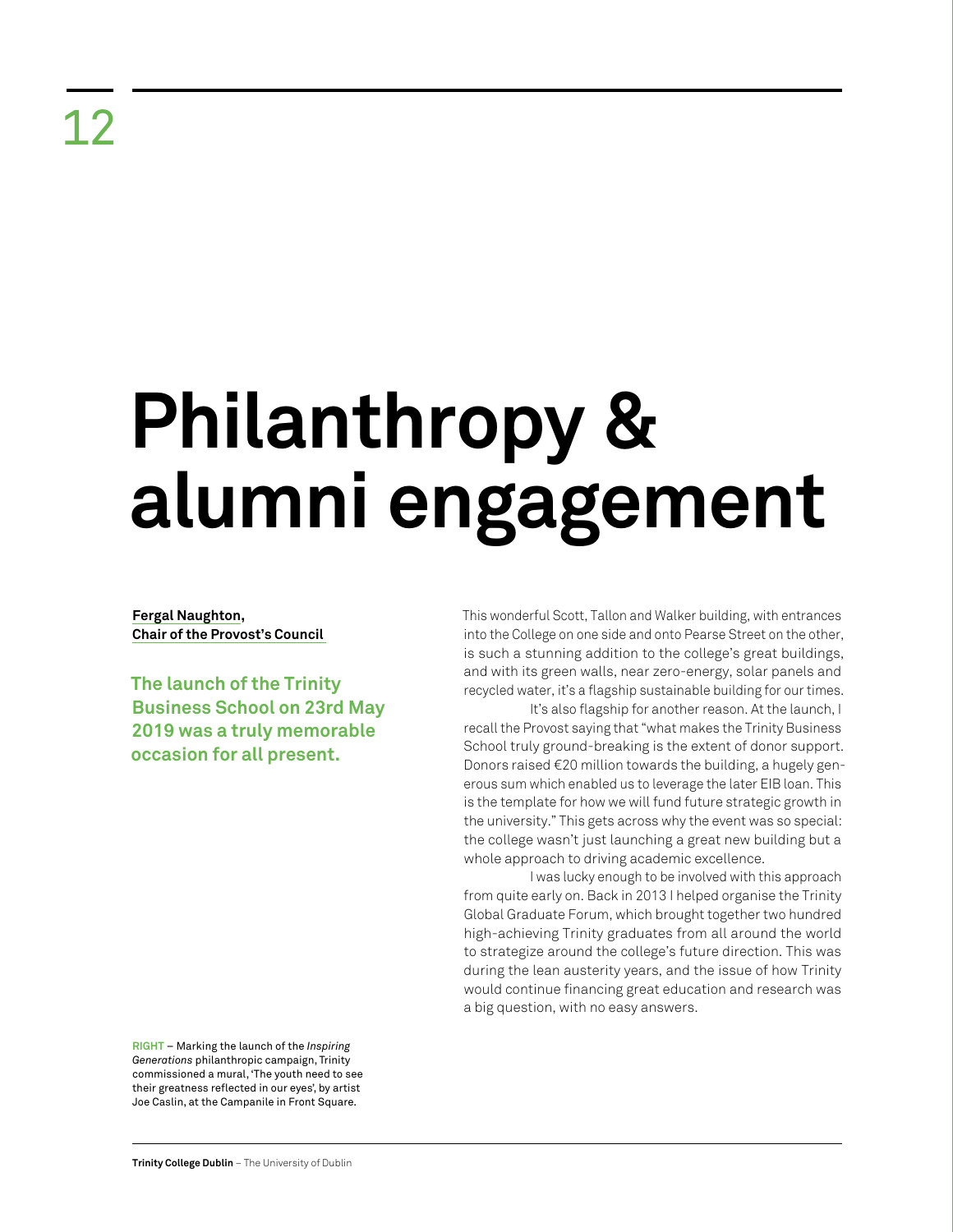I think I speak for many graduates when I say that we want to be part of delivering for Trinity, Ireland and the next generation of students. It's as simple as that.

**Retrospective Review** 2011–21 96 | 97

T

F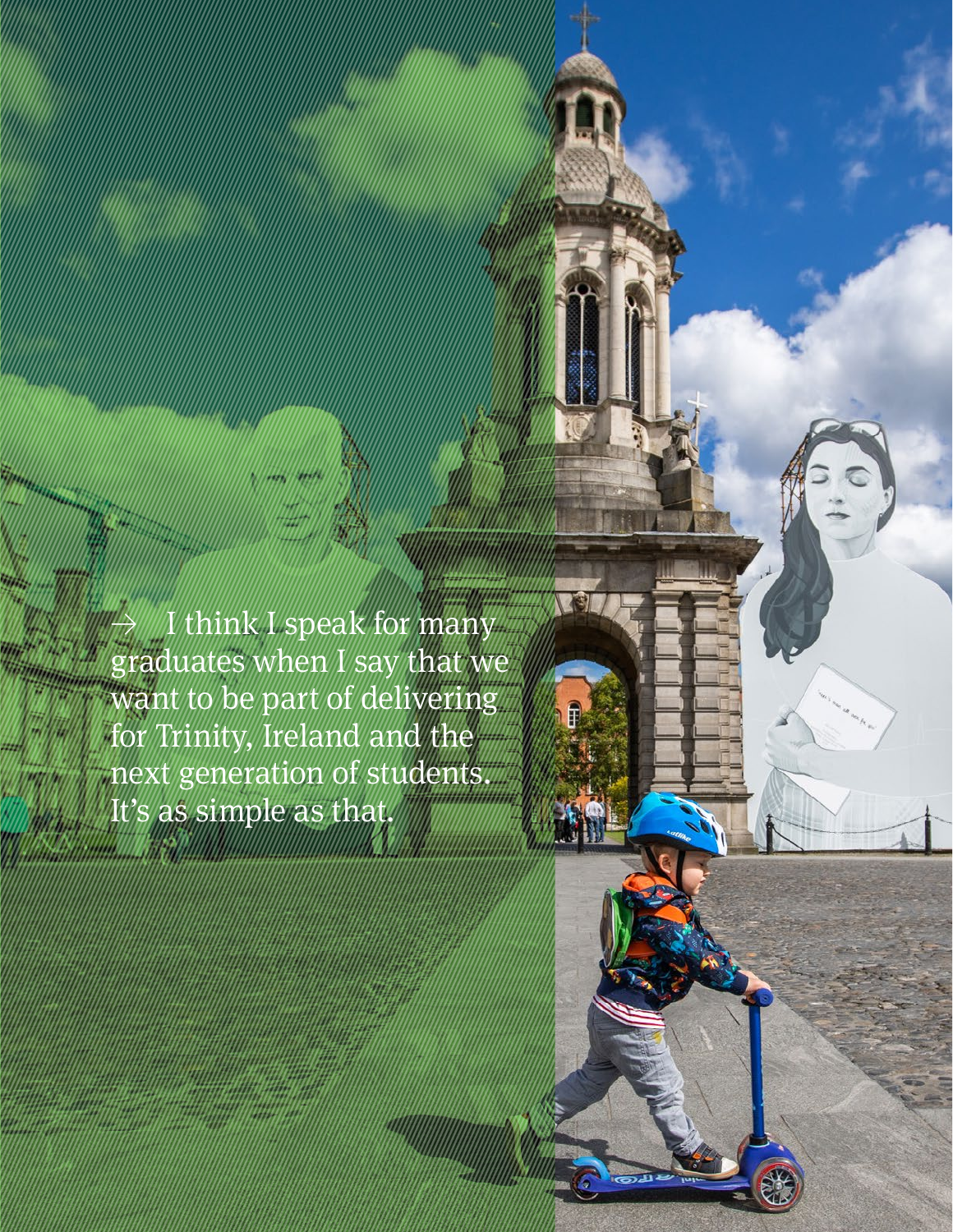

The Graduate Forum proved what the Provost and many of us strongly believed – that Trinity has amazing, and amazingly dedicated, alumni who are only waiting to be asked to 'give back'. As a graduate myself, I have such marvellous memories of my time here as an undergraduate, and as the CEO of a global business, I appreciate the calibre of graduates and research coming out of Trinity and how important this is for the country as a whole. I think I speak for many graduates when I say that we want to be part of delivering for Trinity, Ireland and the next generation of students. It's as simple as that.

At the Forum, the Provost confidently set an ambition to build a world-class Business School. That was just the start as it became increasingly clear how excited donors and philanthropists were to be involved. In the days right before Christmas 2013 the Provost came out to my Glen Dimplex HQ at Dublin Airport, at short notice, to ask me to work with him in establishing a fundraising drive for Trinity by chairing a leadership group, and after two years of steady preparation we launched the Provost's Council. A small group of about forty alumni and friends, its purpose is to advise the Provost on the college's strategic direction. Our priority, from the start, was to work with the great team in Trinity Development and Alumni (TDA) to develop, launch, and succeed in a comprehensive

philanthropic campaign. We were inspired, like so many people round the world, by the example of Chuck Feeney, whose long investment in Trinity, through Atlantic Philanthropies, culminated with the funding of the Global Brain Health Institute as a joint initiative between Trinity and the University of California, San Francisco.

*Inspiring Generations* was publicly launched on 2nd May 2019 – the largest such campaign ever launched on the island of Ireland. It is framed around key priority projects, including the Redevelopment of the Old Library, the Trinity St James's Cancer Institute and E3, the Engineering, Environment & Emerging Technologies Learning Foundry and Research Institute, all underpinned by the funding of student scholarships and research fellowships to bring talent to the university.

The aim with *Inspiring Generations* is to deeply engage the wider Trinity global community of alumni, friends and businesses with the university's mission in education and research, and to connect with each other.

Speaking personally, one of the great highlights of this past decade has been my involvement with Trinity and, in truth, that's not just for selfless reasons. It's exhilarating to see major projects take off and to feel you had some part in shaping them. It has been wonderful to play a role in helping